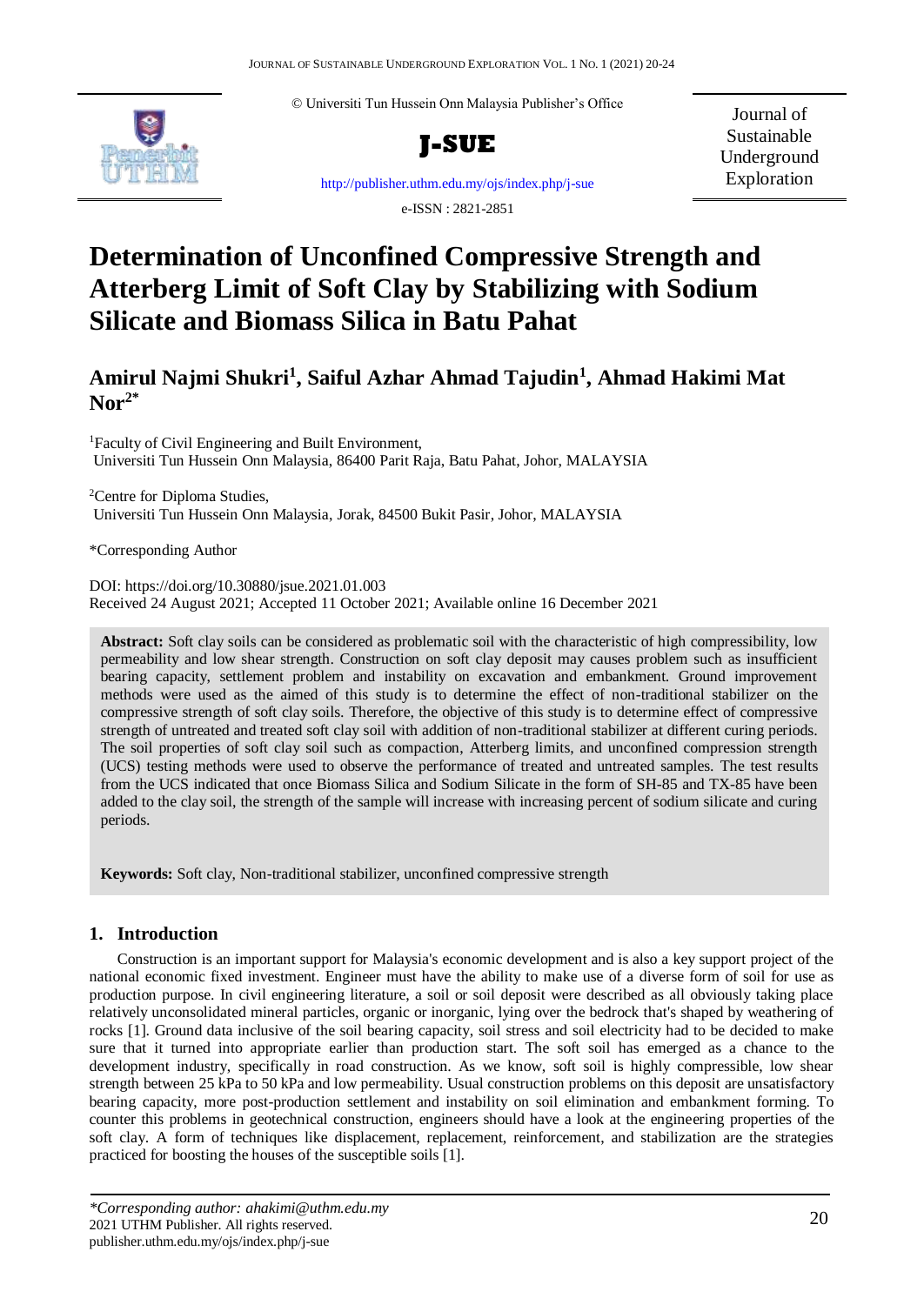Chemical stabilization techniques are followed to offer the soil strength improvement, general and differential settlements and permeability reduction. Soil stabilization is a cost-effective and environmental approach carried out to accustom the soils' mechanical and chemical traits [2]. There are different sorts of usable admixtures. The chemical response among soils and admixtures boosts the physical and engineering properties. Replacement of soft soil with appropriate soil continues to be notably applied when construction has taken place on soft soil deposit. This method ends in an expensive layout as a massive quantity of appropriate soil is needed to be transported. When there's an addition of admixtures to the soil in the precise quantities, the properties of the soil may be improved. Applying chemical stabilization solutions to stabilize soft clay soil concerns in order to be appropriate for construction purposes. This emphasized on applying stabilizers by one attention and stabilizing the soft clay. Soil stabilization aims at enhancing soil strength and increased resistance to softening with the aid of using water via bonding the soil particles together, waterproofing the particles or mixture of the two [3].

From this study, we will decide the ratio of stabilizer to stabilize clay soil. Adding stabilizer will boost the strength of soil for building purposes. Thus, these study can be used to offer knowledge about the most appropriate chemicals to stabilize soft clay. This report can be used as a manual to pick the optimum powder stabilizer for application, mostly based on soil conditions and preferred strength.

#### **2. Illustrations**

Stabilizing agent were widely available on the market and it was developed specifically to stabilize the clay soil with high water content. Stabilizing agent relatively have slow reaction to the ground and will produce lower effect during a short-term period but will give better effect in long term period. Besides, it is very effective and efficient due to the low amount of cost used for the improvement of soil.

This study will be using non-traditional stabilizer which is sodium silicate and biomass silica or commercially called as TX-85 and SH-85 as the stabilizing agent. Probase soil Stabilizer Company, a local company in Johor state of Malaysia are in charge of supplying the sodium silicate. It is an organic combination of Sulphur and acid buffered which is a liquid type of non- traditional stabilizer and typically marketed for stabilization of plantation road soils. The plasticity index when applying this liquid stabilizer can decreased with increment of TX-85 which indicate that TX-85 can reduce the thickness of diffusion layer [4]. Another stabilizing agent used for this study was biomass silica which is in powder form or commercially called as SH-85 Soil Hardener. SH-85 is one of the bio-technological process produced from wastes of biomass silica to form "Artificial Laterite". The product is a cement-like soil and can be used with any type of soil to achieve California Bearing Ratio (CBR) or Unconfined Compressive Strength (UCS) according to the requirement of engineering design.

#### **3. Materials and Methods**

The soil sample is a soft soil collected from the Research Centre of Soft Soil (RECESS) Universiti Tun Hussein Onn Malaysia campus in Johor, Malaysia at a depth of 3 meter. Table 1 shows the physical properties of this soil.

| Table 1 - Physical properties of soft clay |        |
|--------------------------------------------|--------|
| <b>Physical Properties</b>                 | Values |
| Liquid Limit, $LL$ $(\%)$                  | 73     |
| Plastic Limit, PL (%)                      | 29.12  |
| Plastic Index, PI (%)                      | 43.88  |
| Maximum Dry Density, MDD (kg/m3)           | 1520   |
| Optimum Moisture Content, OMC (%)          | 23     |

The physical characteristics tests were carried out in accordance with (BS 1377: Part 2: 1990: 4). The practice of compressing solid particles closer together, usually by mechanical means, to increase the dry density of the soil is known as a standard proctor compaction test. The amount of water in the soil and the degree of compaction applied influence the dry density that can be attained. The optimal moisture content (OMC) and maximum dry density (MDD) for specimen preparation were determined using a compaction test. To avoid effect of these variables on the strength of stabilized soil, all preparation samples were done with the bulk density and moisture content controlled. The procedure of preparing samples for these tests, which only requires a small amount of soil and one sample, can be repeated numerous times after gradually increasing the amount of water. The Atterberg Limit test was used to classify clay and to explore the impact of moisture content on the behavior of soil, particularly fine-grained soil, after stabilizer addition. The purpose of the consistency limit experiments was to see how the stabilizer affected the Atterberg limits of the treated and untreated soils. To determine the influence of the stabilizer on the Atterberg limits, the samples were dried, crushed, and sieved passing 425 m (in accordance with BS) and having varying quantities of different stabilizers. To obtain an accurate result, two specimens of the same combination were made and averaged. All specimens were treated with varying amounts of TX-85 (liquid) and SH-85 (powder) probase stabilizer for different curing periods (0, 14, and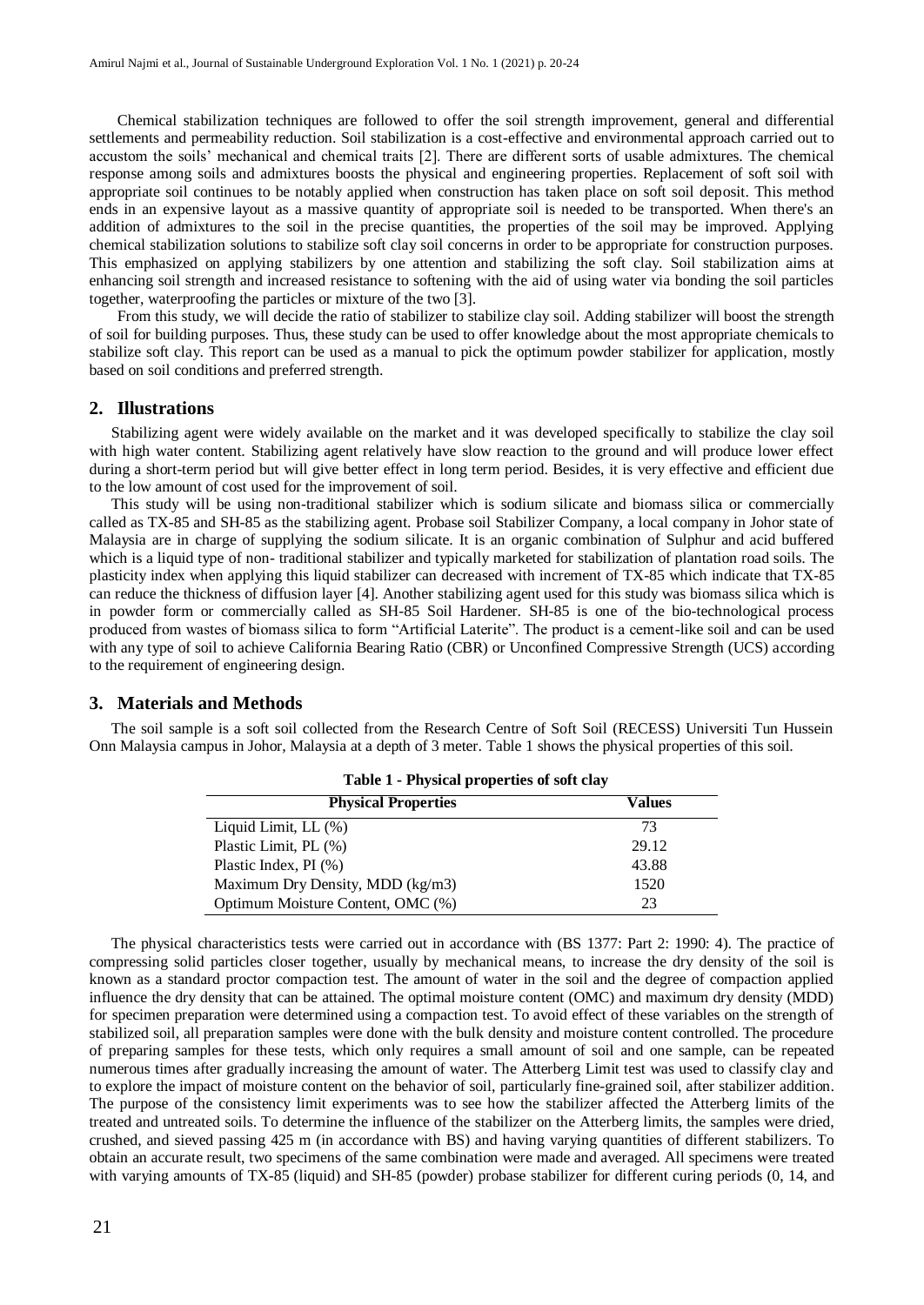28 days) [5]. LoadTrac II which is Unconfined Compression Strength Test (UCS) was used to evaluate the shear strength of all samples that had cured. LoadTrac II is defined as the maximum unit axial compressive stress at failure or at 1% strain per minute.

$$
q_u = \frac{P}{A} \tag{1}
$$

#### **4. Results and Discussion**

The result from table shows that the neutral moisture content of Batu Pahat soft clay is 72% and dry unit weight is,  $\gamma_d$  is 8.57kN/(m<sup>3</sup>) which is rather high for a soil sample at a depth of soil taken of  $1 - 1.5$  m at the location of RECESS that gives higher moisture content to the soil deposits below the water table. The result of the test is given in **Table 1** below:

| Weight                        | Sample 1 | Sample 2              | Sample 3 |
|-------------------------------|----------|-----------------------|----------|
| Container (kg)                | 0.010    | 0.010                 | 0.010    |
| Wet sample $+$ container (kg) | 0.056    | 0.070                 | 0.066    |
| Wet sample (kg)               | 0.046    | 0.060                 | 0.056    |
| Dry sample + container $(kg)$ | 0.032    | 0.040                 | 0.042    |
| Dry sample $(kg)$             | 0.024    | 0.030                 | 0.032    |
| W %                           | 91.67    | 50                    | 75       |
| W % average                   |          | 72 %                  |          |
| Dry unit weight               | Sample 1 | Sample 2              | Sample 3 |
| γd                            | 7.68     | 9.83                  | 8.42     |
| $\gamma d$ average            |          | $8.57 \text{ kg/m}^3$ |          |

**Table 1 - Result of moisture content test**

Compaction test is performed to obtain the maximum dry density (MDD) and optimum moisture content (OMC) of a soil by standard proctor compaction test on the graph dry density versus moisture content for sample preparation make specimen unconfined compression strength test (UCS) are shows as **Table 2** and **Fig. 1** shows the graph dry density against moisture content. In determination of atterberg limit, there are two separate test have been carried out are liquid limit(LL) and plastic limit(PL). The difference between the liquid limit and plastic limit is calculated to give plasticity index(PI) of the soft clay. **Table 3 and 4** show the result of atterberg limit test and result liquid limit test. According to BS 1377: Part 7: 1990, the specimen for the unconfined compression strenght test is 38mm diameter by 76 mm high. In order to get accurate result, 3 specimen have been prepared for same mixture to get the average data. All specimens at different curing period and different percentages of TX-85(liquid) with SH-85(powder) probase stabilizer such as 0, 14 and 28 days. Each 42 samples have been made according to different percentages which are 5%P, 5%P+1%L, 5%P+2%L, 5%P+3%L, 5%P+4%L, 5%P+5%L and 5%P+6%L. Table 4.6 had shown the result unconfined compression strenght test (UCS).

|                            | <b>Table 2 - Compaction test for soft clay</b> |          |          |          |          |          |
|----------------------------|------------------------------------------------|----------|----------|----------|----------|----------|
| Dry<br>density             | $Mg/m^3$                                       | 1411.217 | 1465.766 | 1503.748 | 1499.729 | 1436.288 |
| <b>Moisture</b><br>content | $\%$                                           | 15.577   | 18.890   | 21.241   | 24.946   | 29.142   |
| Zero air<br>void           | %                                              | 1850.54  | 1743.63  | 1674.98  | 1577.09  | 1479.21  |

**Table 2 - Compaction test for soft clay**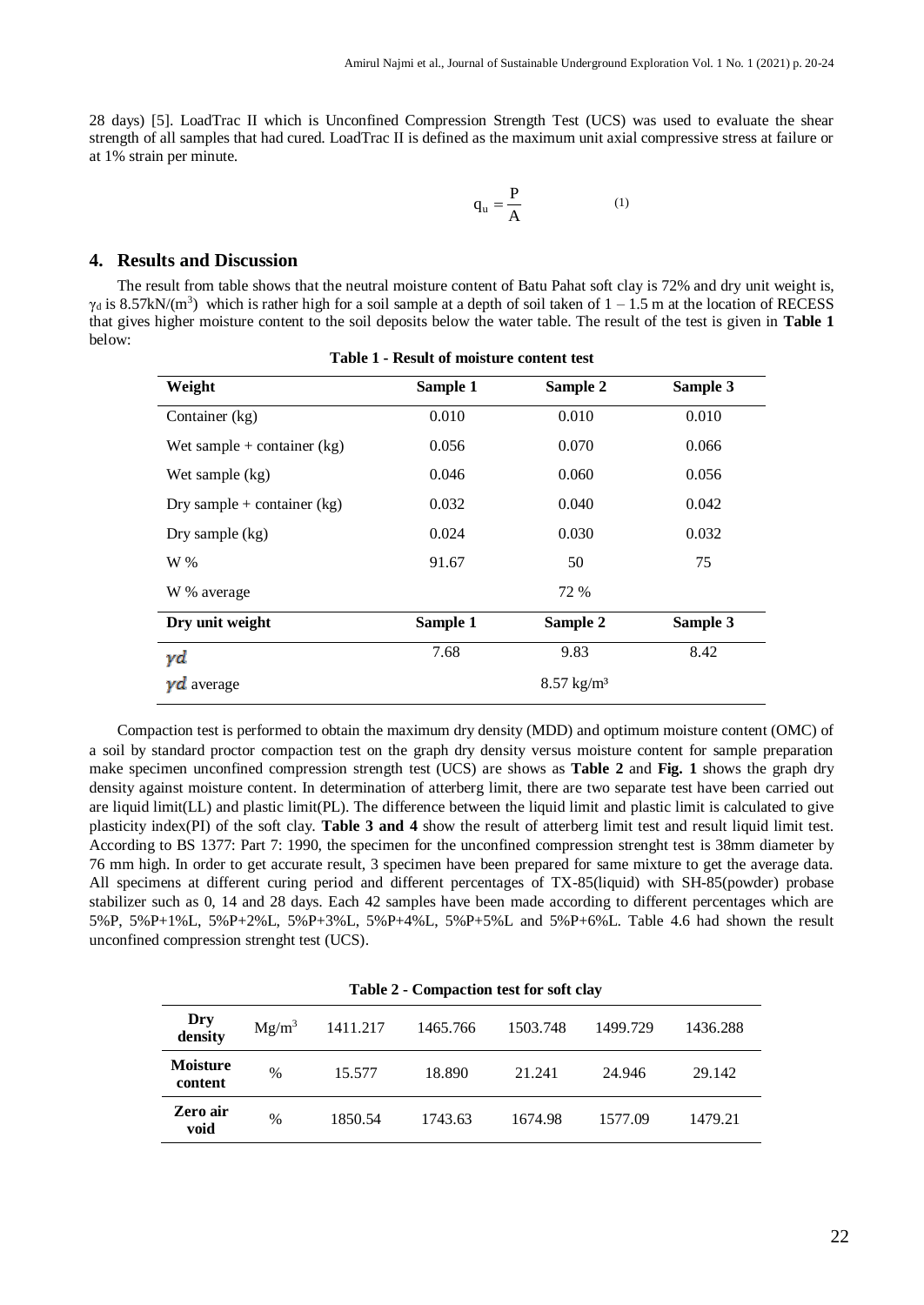

**Fig. 1 - Dry density against Moisture Content**

| <b>Test</b> | Plastic limit, PL $(\% )$ | Liquid limit, LL $(\% )$ | Plasticity index, PI $(\% )$ | <b>Plasticity</b><br>chart |
|-------------|---------------------------|--------------------------|------------------------------|----------------------------|
| Results     | 29.12                     | 73                       | 43.88                        | Very high                  |
|             |                           |                          |                              | plasticity                 |

**Table 3 - Result of Atterberg limit test**

|                | 0 Day      |         |         |         |         |           |         |
|----------------|------------|---------|---------|---------|---------|-----------|---------|
| <b>SAMPLE</b>  | <b>NON</b> | $5P+1L$ | $5P+2L$ | $5P+3L$ | $5P+4L$ | $5P+5L$   | $5P+6L$ |
| S1             | 34.48      | 292.13  | 263.23  | 301.56  | 309.05  | 288.1     | 287.78  |
| S <sub>2</sub> | 32.77      | 294.16  | 273.15  | 348.84  | 303.29  | 276.66    | 294.11  |
| <b>AVERAGE</b> | 33.625     | 293.15  | 268.19  | 325.20  | 306.17  | 282.38    | 290.95  |
|                | 14 Day     |         |         |         |         |           |         |
| <b>SAMPLE</b>  | <b>NON</b> | $5P+1L$ | $5P+2L$ | $5P+3L$ | $5P+4L$ | $5P + 5L$ | $5P+6L$ |
| S1             | 34.48      | 233.49  | 181.06  | 221.28  | 206.51  | 247.98    | 266.32  |
| S <sub>2</sub> | 32.77      | 144.67  | 231.91  | 221.24  | 242.28  | 265.99    | 292.25  |
| <b>AVERAGE</b> | 33.63      | 189.08  | 206.49  | 221.26  | 224.40  | 256.99    | 279.29  |
|                | 28 Day     |         |         |         |         |           |         |
| <b>SAMPLE</b>  | <b>NON</b> | $5P+1L$ | $5P+2L$ | $5P+3L$ | $5P+4L$ | $5P+5L$   | $5P+6L$ |
| S <sub>1</sub> | 34.48      | 269.51  | 288.44  | 298.99  | 274.11  | 202.76    | 230.84  |
| S <sub>2</sub> | 32.77      | 277.10  | 286.16  | 314.54  | 274.88  | 164.87    | 247.65  |
| <b>AVERAGE</b> | 33.63      | 273.31  | 287.30  | 306.77  | 274.50  | 233.82    | 239.25  |

**Table 4 - Results for Unconfined Compresson Strenght Test (UCS)**

Figure 2 shows the combination of three different curing day with different percentage of mixture. The effect of the mixture SH-85 (powder) and TX-85 (liquid) at different percentage affecting the shear strength of the specimens. The shear strength was determined by the peak pressure from the unconfined compressive strength (UCS) test after all of the specimen were cured according to the curing day respectively. It can be seen that the percentage increase in the content of TX-85 leads to increased strength in unconfined compressive strength until the mixture of 5%P+3%L. Most of the result from the test show the peak strength of specimen is 5%P+3%L mixture for 0 day and 28 day curing while the shear strength continue increased up to 5%P+6%L for 14 day curing.

As the result, the optimum content of combination between SH-85 with TX-85 probase stabilizer obtained by addition of 5%P+3%L on soft clay was 325.2 kPa as compared to only 33.63 kPa achieved on soft clay without